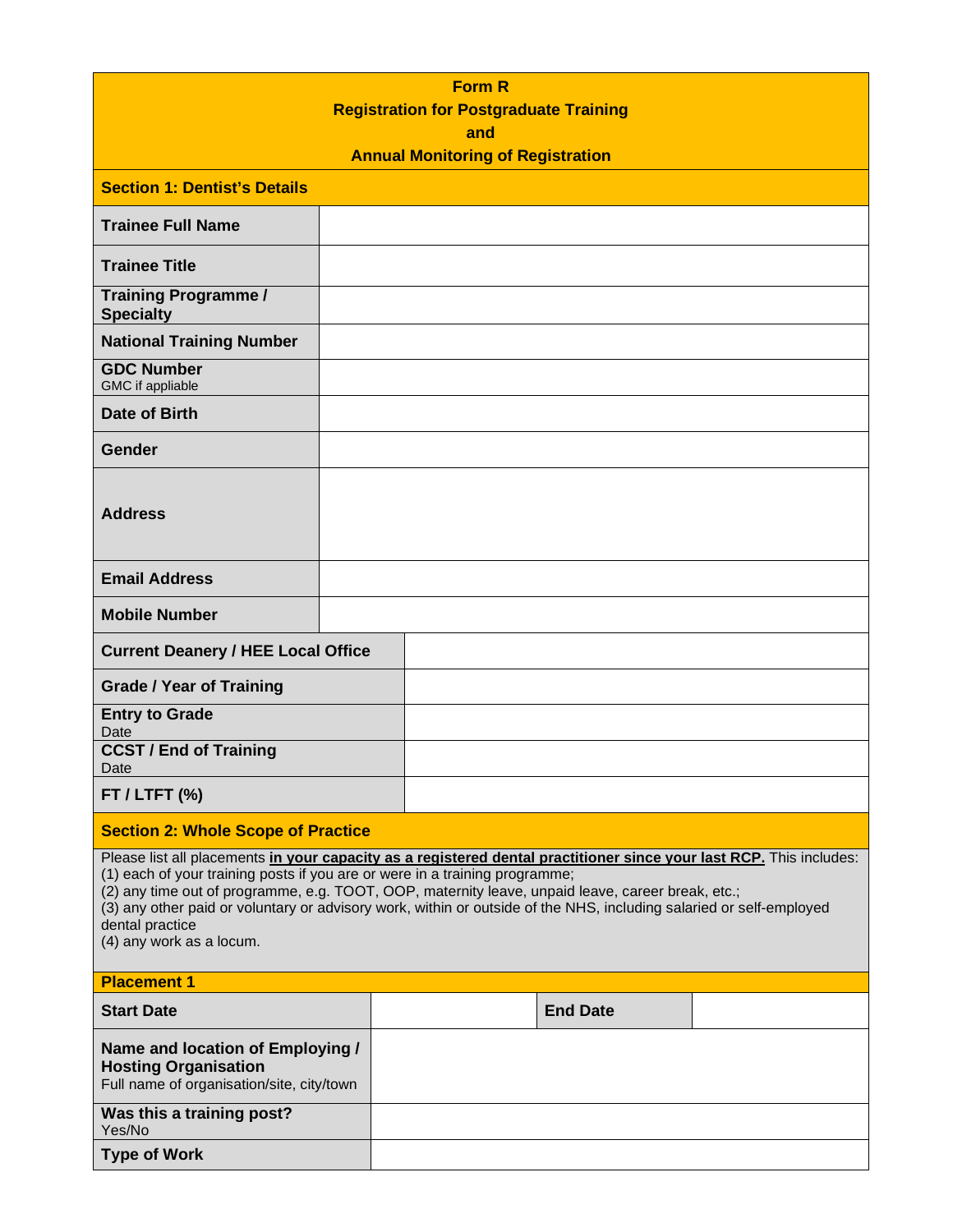| (e.g. name and grade of specialty rotation,<br>OOP, maternity leave, etc.)                                                                                                                                                                                                                                                          |                                                                                                                                                                                                                                                                                                                   |                                                                                                                                                                                                                                                   |  |  |
|-------------------------------------------------------------------------------------------------------------------------------------------------------------------------------------------------------------------------------------------------------------------------------------------------------------------------------------|-------------------------------------------------------------------------------------------------------------------------------------------------------------------------------------------------------------------------------------------------------------------------------------------------------------------|---------------------------------------------------------------------------------------------------------------------------------------------------------------------------------------------------------------------------------------------------|--|--|
|                                                                                                                                                                                                                                                                                                                                     |                                                                                                                                                                                                                                                                                                                   |                                                                                                                                                                                                                                                   |  |  |
| <b>Placement 2</b>                                                                                                                                                                                                                                                                                                                  |                                                                                                                                                                                                                                                                                                                   |                                                                                                                                                                                                                                                   |  |  |
| <b>Start Date</b>                                                                                                                                                                                                                                                                                                                   |                                                                                                                                                                                                                                                                                                                   | <b>End Date</b>                                                                                                                                                                                                                                   |  |  |
| Name and location of Employing /<br><b>Hosting Organisation</b><br>Full name of organisation/site, city/town                                                                                                                                                                                                                        |                                                                                                                                                                                                                                                                                                                   |                                                                                                                                                                                                                                                   |  |  |
| Was this a training post?<br>Yes/No                                                                                                                                                                                                                                                                                                 |                                                                                                                                                                                                                                                                                                                   |                                                                                                                                                                                                                                                   |  |  |
| <b>Type of Work</b><br>(e.g. name and grade of specialty rotation,<br>OOP, maternity leave, etc.)                                                                                                                                                                                                                                   |                                                                                                                                                                                                                                                                                                                   |                                                                                                                                                                                                                                                   |  |  |
| <b>Placement 3</b>                                                                                                                                                                                                                                                                                                                  |                                                                                                                                                                                                                                                                                                                   |                                                                                                                                                                                                                                                   |  |  |
| <b>Start Date</b>                                                                                                                                                                                                                                                                                                                   |                                                                                                                                                                                                                                                                                                                   | <b>End Date</b>                                                                                                                                                                                                                                   |  |  |
| Name and location of Employing /<br><b>Hosting Organisation</b><br>Full name of organisation/site, city/town                                                                                                                                                                                                                        |                                                                                                                                                                                                                                                                                                                   |                                                                                                                                                                                                                                                   |  |  |
| Was this a training post?<br>Yes/No                                                                                                                                                                                                                                                                                                 |                                                                                                                                                                                                                                                                                                                   |                                                                                                                                                                                                                                                   |  |  |
| <b>Type of Work</b><br>(e.g. name and grade of specialty rotation,<br>OOP, maternity leave, etc.)                                                                                                                                                                                                                                   |                                                                                                                                                                                                                                                                                                                   |                                                                                                                                                                                                                                                   |  |  |
| Please attach additional sheets for printed copy and entitle 'Appendix to Scope of Practice'.                                                                                                                                                                                                                                       |                                                                                                                                                                                                                                                                                                                   |                                                                                                                                                                                                                                                   |  |  |
| <b>Number of 'TOOT' days</b>                                                                                                                                                                                                                                                                                                        | TIME OUT OF TRAINING ('TOOT')<br>Self-reported absence whilst part of a training programme since last RCP<br>or, if no RCP, since initial registration to programme.<br>Time out of training should reflect days absent from the training<br>programme and is considered by the RCP panel in recalculation of the |                                                                                                                                                                                                                                                   |  |  |
|                                                                                                                                                                                                                                                                                                                                     | date you should end your current training programme.                                                                                                                                                                                                                                                              |                                                                                                                                                                                                                                                   |  |  |
| TOOT should include:<br>$\checkmark$ short- and long-term sickness absence<br>$\checkmark$ unpaid/unauthorised leave<br>$\checkmark$ maternity/paternity leave<br>✔ compassionate paid/unpaid leave<br>$\checkmark$ jury service<br>✓ career breaks within a programme (OOPC) and non-training<br>placements for experience (OOPE). |                                                                                                                                                                                                                                                                                                                   | TOOT should not include:<br>X study leave<br>X paid annual leave<br>X prospectively approved Out of Programme<br>Training/ Research (OOPT / OOPR)<br>X periods of time between training<br>programmes (e.g. between core and higher<br>training). |  |  |
| <b>Section 3: Declarations relating to Good Clinical Practice</b>                                                                                                                                                                                                                                                                   |                                                                                                                                                                                                                                                                                                                   |                                                                                                                                                                                                                                                   |  |  |
| Please insert $\sqrt{ }$ to confirm your acceptance<br>If you wish to make any declarations in relation to honesty & integrity,<br>please do this in Section 6.                                                                                                                                                                     |                                                                                                                                                                                                                                                                                                                   |                                                                                                                                                                                                                                                   |  |  |
| 1 I declare that I accept the professional obligations placed on me in the GDC's Standards<br>for the Dental Team in relation to honesty & integrity.                                                                                                                                                                               |                                                                                                                                                                                                                                                                                                                   |                                                                                                                                                                                                                                                   |  |  |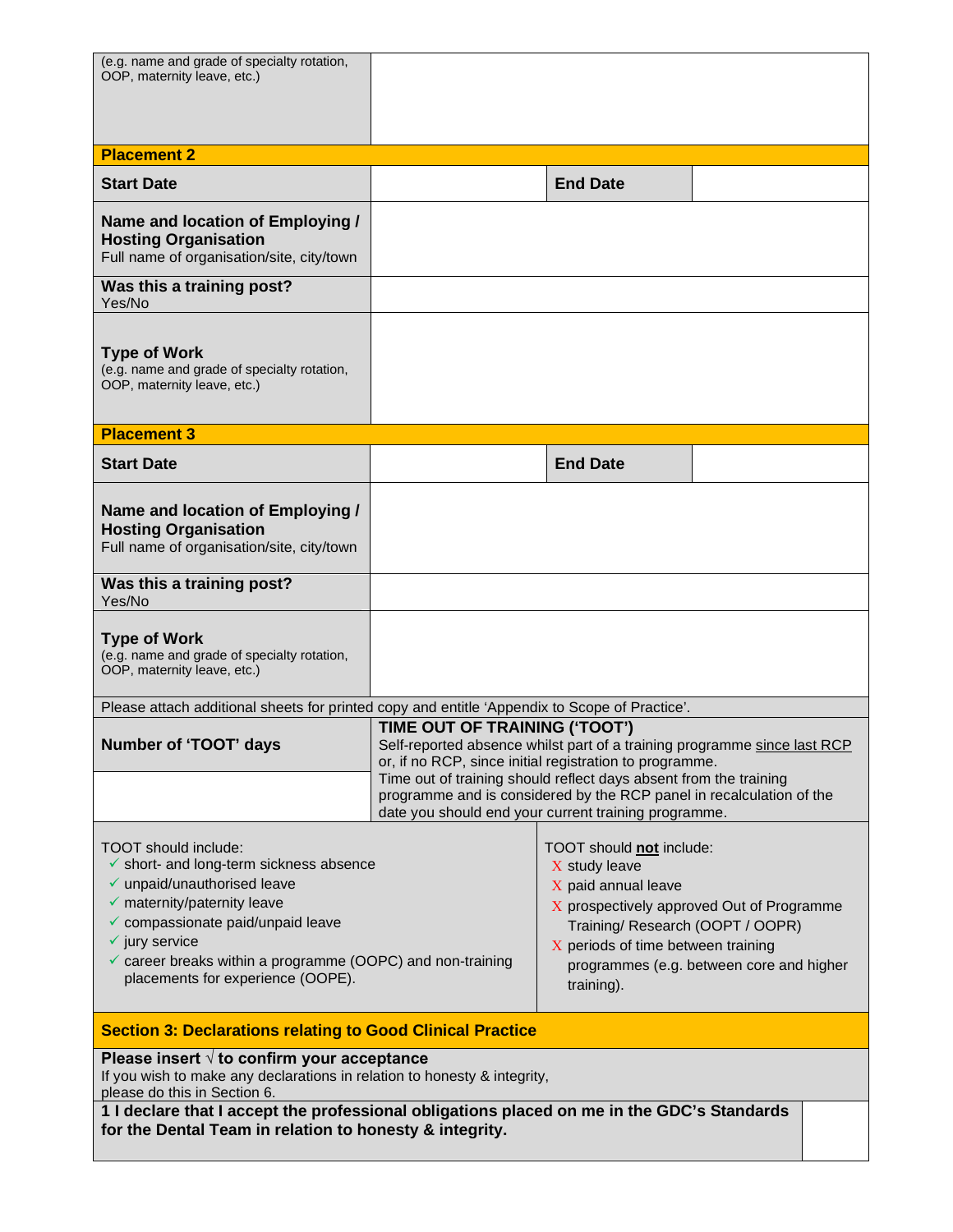| 2 I declare that I accept the professional obligations placed on me in the GDC's Standards |  |
|--------------------------------------------------------------------------------------------|--|
| for the Dental Team about my personal health.                                              |  |

**3a Do you have any conditions, warnings or undertakings placed on you by the GDC, employing Trust or other organisation?** If Yes - Go to Q3b

If No - Go to Q4

**3b If Yes, are you complying with these conditions / undertakings?**

If Yes – Go to Q4

**If you are not complying with these conditions / undertakings, please clarify the reasons in the below text field.**

**4 I declare that there are no issues around my health which affect my ability to comply with the GDC Standards for the Dental Team's requirement that dentists must not allow their own health to endanger patients.**

Answer Yes or No

**Section 4: Serious Incidents, Complaints or Other Investigations**

DO NOT INCLUDE ANY PATIENT-IDENTIFIABLE INFORMATION ON THIS FORM

**1 Have all previously declared Serious Incidents, Complaints or Other Investigations since your last RCP been resolved (N.B. you are required to have written a reflection on these in your Portfolio).** Answer Yes or No

**2 Have you been involved in any Serious Incidents, Complaints or Other Investigations since your last RCP?** Please insert √ to confirm

I do NOT have anything new to declare since my last RCP.

I HAVE been involved in serious incidents/complaints/other investigations since my last RCP.

**3 If you have been involved in any serious incidents/complaints/other investigations since your Last RCP please give details below, including whether the issue is resolved or not (N.B. you are required to have written a reflection on these in your Portfolio).**

**Section 5: Declaration**

**I confirm this form is a true and accurate declaration at this point in time, and I will immediately notify my deanery/HEE office and my employer if I am aware of any changes to the information provided in this form.**